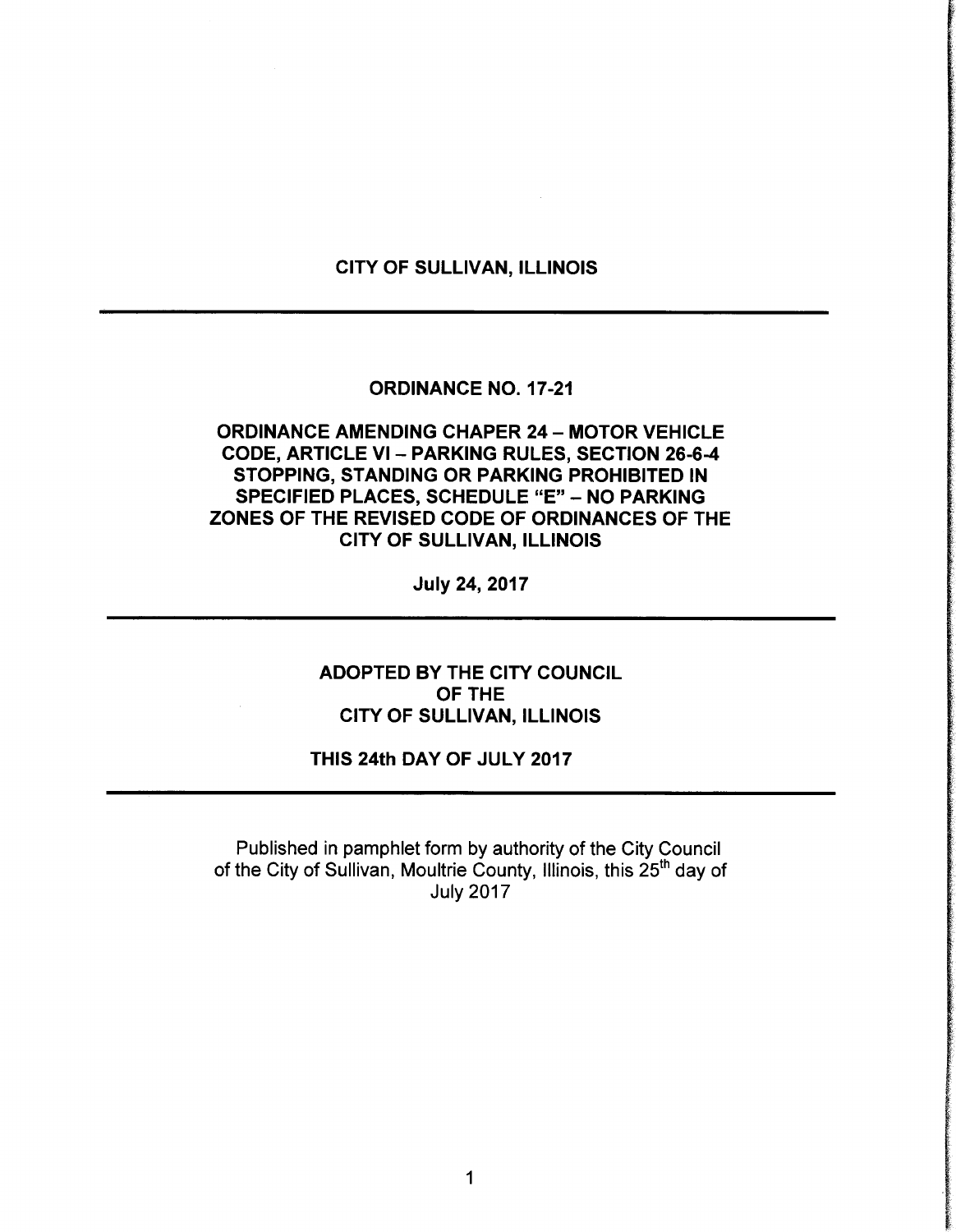# **ORDINANCE 17-21**

# ORDINANCE AMENDING CHAPER 24 — MOTOR VEHICLE CODE, ARTICLE VI — PARKING RULES, SECTION 26-6-4 STOPPING, STANDING OR PARKING PROHIBITED IN SPECIFIED PLACES, SCHEDULE "E" - NO PARKING ZONES OF THE REVISED CODE OF ORDINANCES OF THE CITY OF SULLIVAN, ILLINOIS

NOW BE IT ORDAINED by the City Council of the City of Sullivan, Moultrie County, Illinois, as follows:

Section 1: Section 24-6-4 - STOPPING, STANDING OR PARKING PROHIBITED IN SPECIFIED PLACES, SCHEDULE "E" NO PARKING ZONES shall be amended in its entirety and shall read as follows:

### SCHEDULE "E"

## No Parking Zones

In accordance with the provisions of Section  $24-6-4(C)$ , the following streets are hereby designated as no parking zones, to-wit:

#### STREET-SIDE LOCATION

| Hamilton St (both) | from | Jackson St south to City limits               |
|--------------------|------|-----------------------------------------------|
| Hamilton St (both) | from | Parkway Dr to Magill St                       |
| Jackson St (both)  | from | West St to Eastview Dr                        |
| Lincoln St (both)  | from | Jackson St to Scott St                        |
| Magill St (north)  | from | Main St to Hamilton St                        |
| Main St (both)     | from | 20 ft N of Magill St to 380 ft N of Magill St |
| Main St (east)     | from | Water St to Adams St                          |
| Monroe St (north)  | from | Main St to VanBuren St                        |
| Raymond St (both)  | from | 5 <sup>th</sup> St to Hamilton St             |
| Seymour St (east)  | from | Jackson St to 100 ft south of Jackson St      |
| VanBuren St (east) | from | Adams St to 110 ft N of Adams St              |
| VanBuren St (both) | from | Magill St to 150 ft south of Magill St        |
| Water St (both)    | from | <b>VanBuren St to Hamilton St</b>             |
| Worth St (both)    | from | Jackson St to Monroe St                       |
| Worth St (east     | from | Jackson St to Scott St                        |
| Worth St (east)    | from | Strain St to 375 ft north of Strain St        |

Section 2: All previous ordinances in conflict with this ordinance are repealed to the extent of such conflict.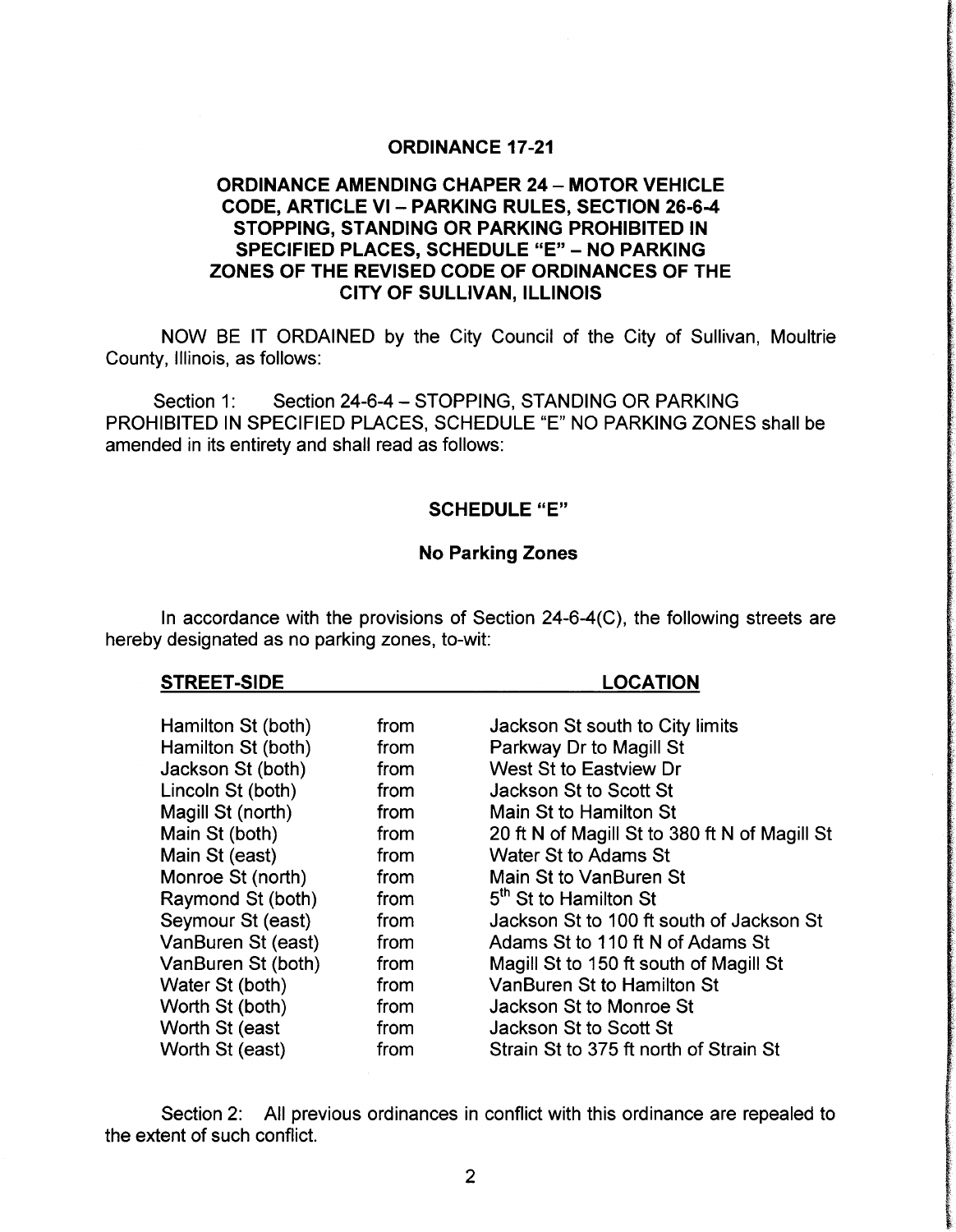Section 3: This ordinance shall be in full force and effect from and after its passage, approval, and publication as required by law.

Section 4: This ordinance shall be known as Ordinance No. 17-21.

PASSED by the Mayor and City Council of the City of Sullivan, County of Moultrie and State of Illinois on the 24th day of July 2017.

| <b>NAME</b>   | <b>AYE</b> | <b>NAY</b> | <b>ABSTAIN</b> | <b>ABSENT</b> |
|---------------|------------|------------|----------------|---------------|
| Short         |            |            |                |               |
| Mossman       |            |            |                |               |
| <b>Kirk</b>   |            |            |                |               |
| Wade          |            |            |                |               |
| <b>Risley</b> |            |            |                |               |

Monte a. formen

Approved by the Mayor of the City Council of the City of Sullivan, Moultrie County, Illinois this 24th day of July 2017.

ANN Y. SHORT, Mayor

ATTEST:

Monte a filmen

MONTE JOHNSON, City Clerk

STATE OF ILLINOIS

COUNTY OF MOULTRIE

## **CERTIFICATE**

I, MONTE JOHNSON, certify that <sup>I</sup> am the duly appointed and acting City Clerk of the City of Sullivan, Moultrie County, Illinois.